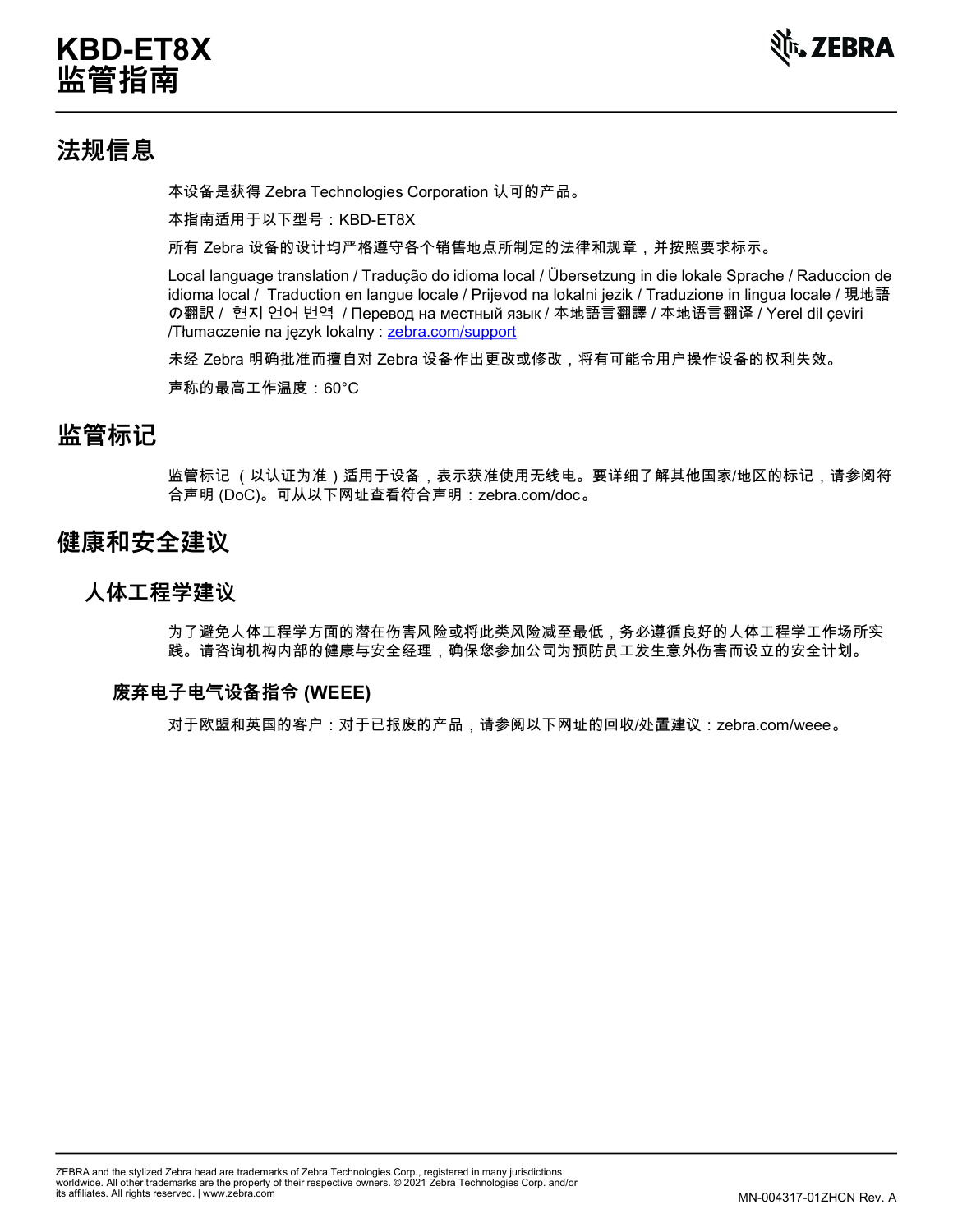## **United States and Canada Regulatory**

## **Radio Frequency Interference Notices**

This device complies with Part 15 of the FCC Rules. Operation is subject to the following two conditions: (1) this device may not cause harmful interference, and (2) this device must accept any interference received including interference that may cause undesired operation.

**NOTE:** This equipment has been tested and found to comply with the limits for a Class B digital device, pursuant to Part 15 of the FCC rules.These limits are designed to provide reasonable protection against harmful interference in a residential installation. This equipment generates, uses and can radiate radio frequency energy and, if not installed and used in accordance with the instructions, may cause harmful interference to radio communications. However, there is no guarantee that interference will not occur in a particular installation. If this equipment does cause harmful interference to radio or television reception, which can be determined by turning the equipment off and on, the user is encouraged to try to correct the interference by one or more of the following measures:

- **•** Reorient or relocate the receiving antenna.
- **•** Increase the separation between the equipment and receiver.
- **•** Connect the equipment into an outlet on a circuit different from that to which the receiver is connected.
- **•** Consult the dealer or an experienced radio/TV technician for help.

#### **Radio Frequency Interference Requirements – Canada**

Innovation, Science and Economic Development Canada ICES-003 Compliance Label: CAN ICES-3 ([B])/NMB-3([B])

#### **Hazardous Locations**

#### **Class 1 Div 2 Product Regulatory Information**

The following regulatory statements apply only to the Class 1 Div 2 products. The Class 1 Div 2 products are marked UL Listed 3JDT.

#### **Informations réglementaires sur les produits de classe 1, division 2**

Les déclarations réglementaires suivantes ne s'appliquent qu'aux produits de classe 1, division 2. Les produits Class 1 Div 2 sont marqués UL Listed 3JDT

## **中国**

通过访问以下网址可下载当地语言支持的产品说明书 <u>[zebra.com/support](http://www.zebra.com/support)</u>

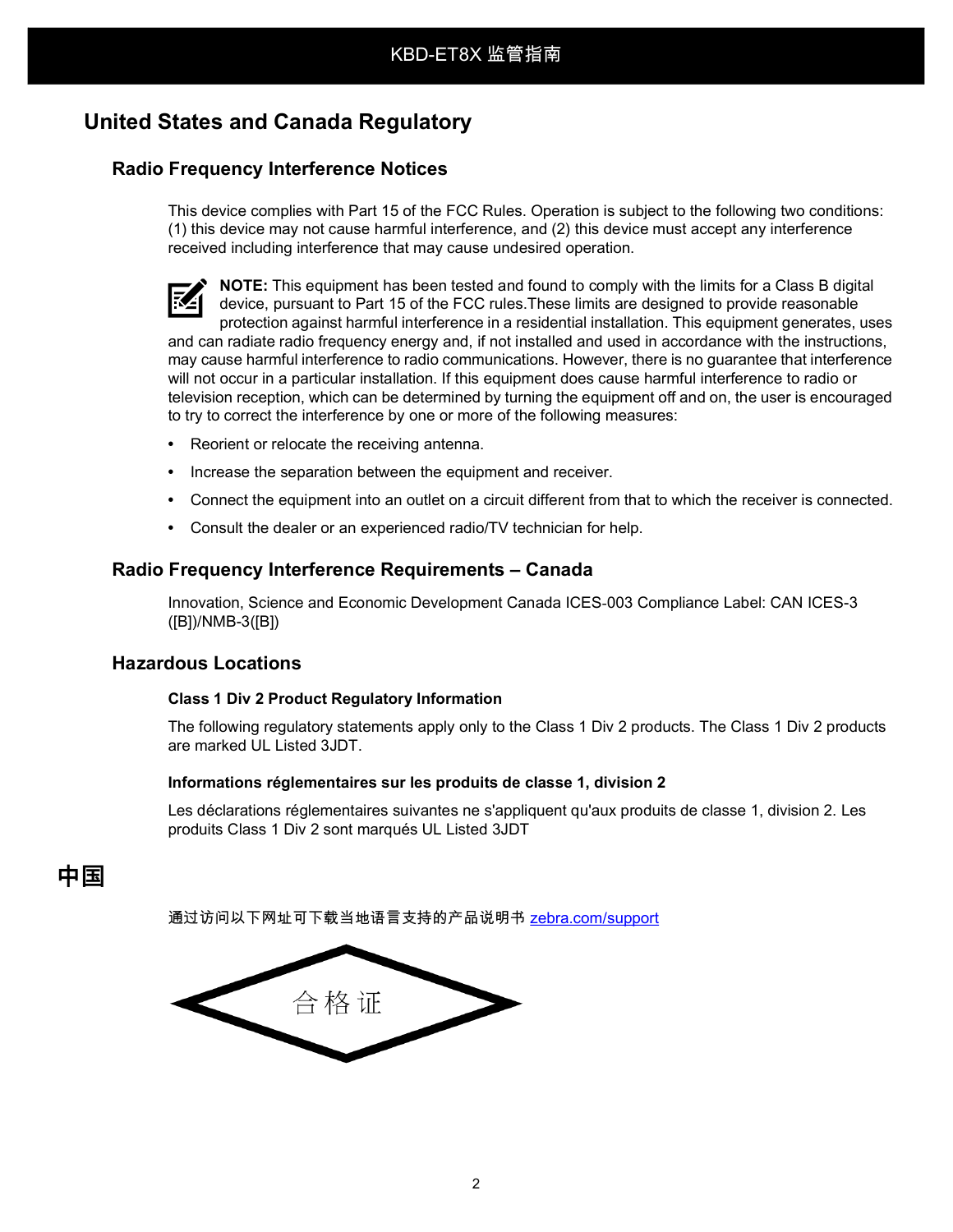# **Евразийский Таможенный Союз (EAC)**

Данный продукт соответствует требованиям знака EAC.

# EAC

## **TÜRK WEEE Uyumluluk Beyanı**

EEE Yönetmeliğine Uygundur.